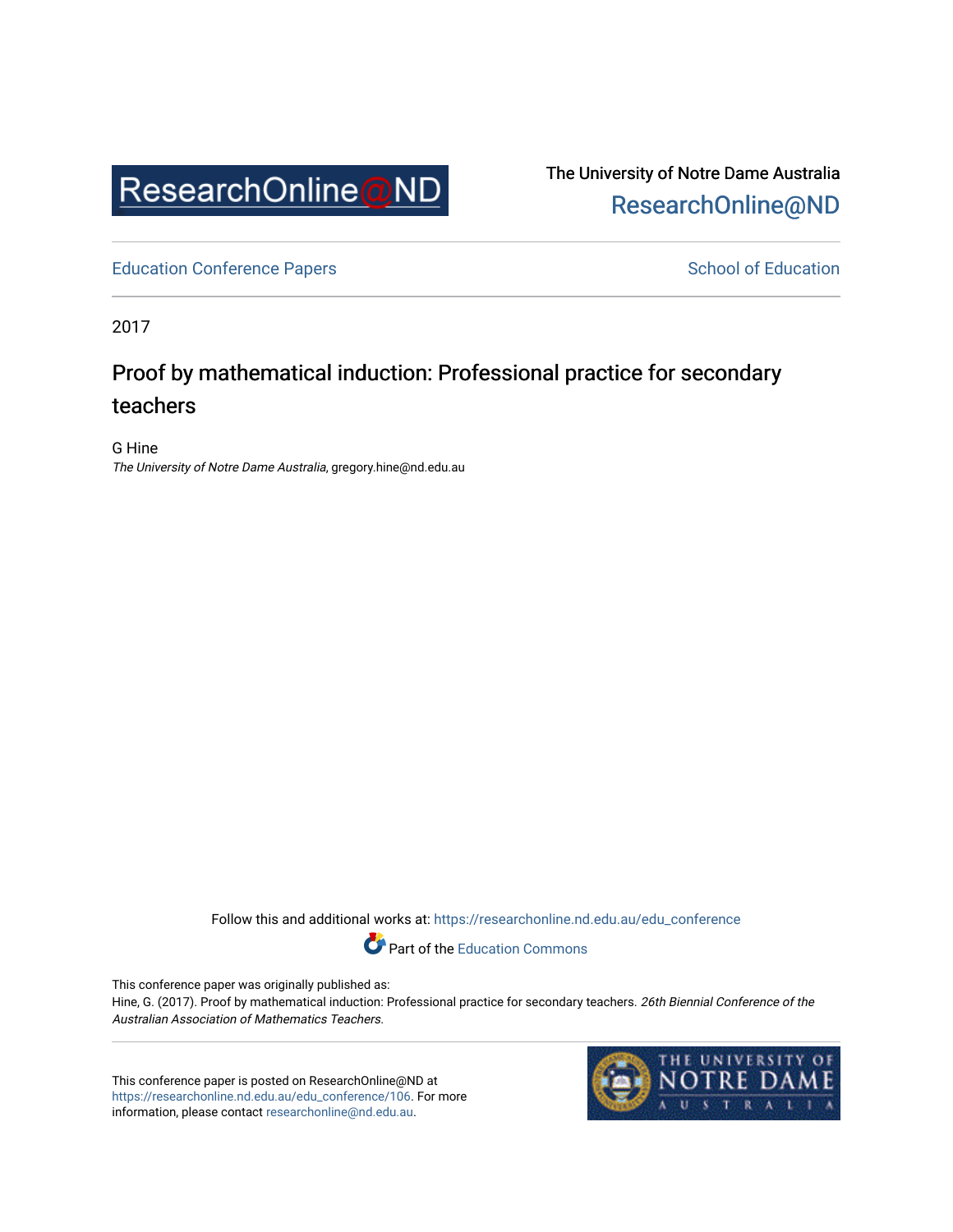

Proceedings of the 26th Biennial Conference of the Australian Association of Mathematics Teachers Inc.

Edited by Valerie Barker, Toby Spencer & Kate Manuel

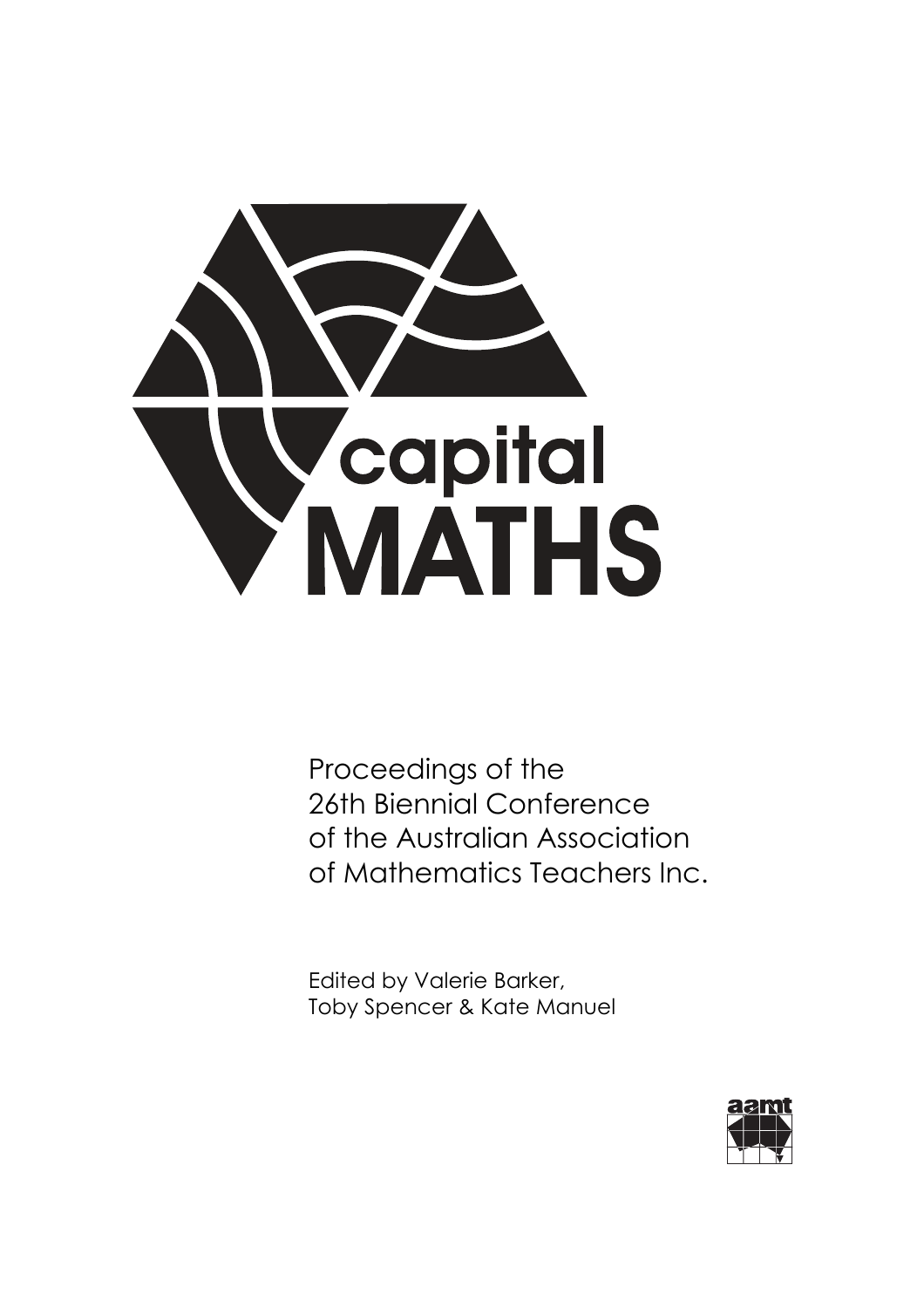Capital Maths Proceedings of the 26th Biennial Conference of the Australian Association of Mathematics Teachers Inc. Edited by Valerie Barker, Toby Spencer & Kate Manuel

© The Australian Association of Mathematics Teachers (AAMT) Inc. 2017

ISBN 978-1-875900-80-0

These conference proceedings have been made available as a PDF to all conference delegates and to others who have purchased a copy—who shall be regarded as the "owners" of their copy of the PDF. The PDF may be owned by either an individual or an institution (i.e., a single campus/site of a school, university, TAFE, college, company or organisation). Note: individual or institutional owners do not own the copyright of the material contained in the PDF or printed document.

Individual owners may (for no fee): print a single copy of these proceedings (in part or in their entirety) for inclusion in either their personal or institutional library; copy the PDF to the hard drive of their personal computer for their own use; make back-up copies of the PDF for their own use; transfer their ownership of the PDF to another individual or to an institution by providing a copy of the PDF to the new owner and then deleting or destroying all other hard and electronic copies in their possession. Institutional owners may (for no fee): print a single copy of these proceedings (in part or in their entirety) for inclusion in their institutional library; make the PDF available via their institutional intranet for viewing (but not printing) by staff and students; make back-up copies of the PDF for their own use; transfer their ownership of the PDF to another individual or to an institution by providing a copy of the PDF to the new owner and then deleting or destroying all other hard and electronic copies in their possession.

No other reproduction (in hard copy, electronic or other form) is permitted without the permission of the copyright holder (AAMT) or appropriate fees being paid (reproduction royalties are collected by the Copyright Agency Limited on behalf of AAMT).

Published by The Australian Association of Mathematics Teachers Inc GPO Box 1729 Adelaide SA 5001 08 8363 0288 office@aamt.edu.au www.aamt.edu.au

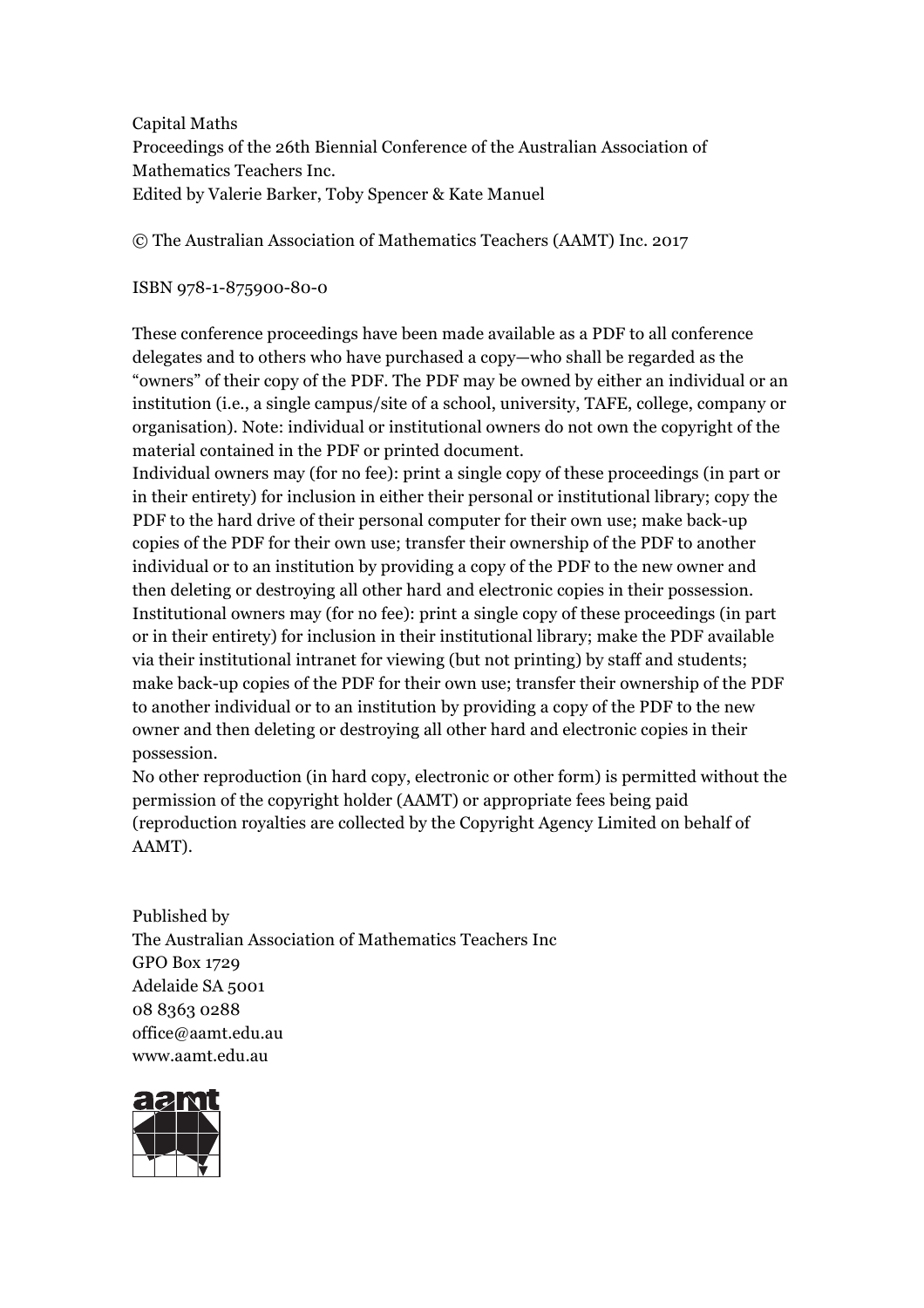# **CONTENTS**

| <b>KEYNOTE PAPERS</b>                                                                                      |
|------------------------------------------------------------------------------------------------------------|
| 'Functional' mathematics in an electronic age: Implications for classroom<br>Rhonda Faragher               |
| The journey to statistical literacy at the school level: Past, present and future 18<br>Christine Franklin |
| Hanna Neumann Memorial Lecture: Inspiring teachers; challenging children25<br>Peter M. Neumann             |
| Chris Wetherell                                                                                            |
| PROFESSIONAL PAPERS                                                                                        |
| The impact of natural language on performance in word problems at lower<br>Khemduth Singh Angateeah        |
| Meredith Begg, Robyn Pierce & Alasdair McAndrew                                                            |
| Joan Burfitt                                                                                               |
| Theo Clark                                                                                                 |
| How mathematics teachers can explain multiplication and division in the manner<br>Jonathan J. Crabtree     |
| Lorraine Day                                                                                               |
| Judy Hartnett                                                                                              |

[Proof by mathematical induction: Professional practice for secondary teachers .......... 117](#page-6-0) *Gregory Hine*

| Catherine Pearn, Robyn Pierce & Max Stephens |  |  |  |  |  |
|----------------------------------------------|--|--|--|--|--|
|                                              |  |  |  |  |  |

[A classroom scenario for professional learning in statistics ......................................... 133](#page--1-0) *Jane Watson*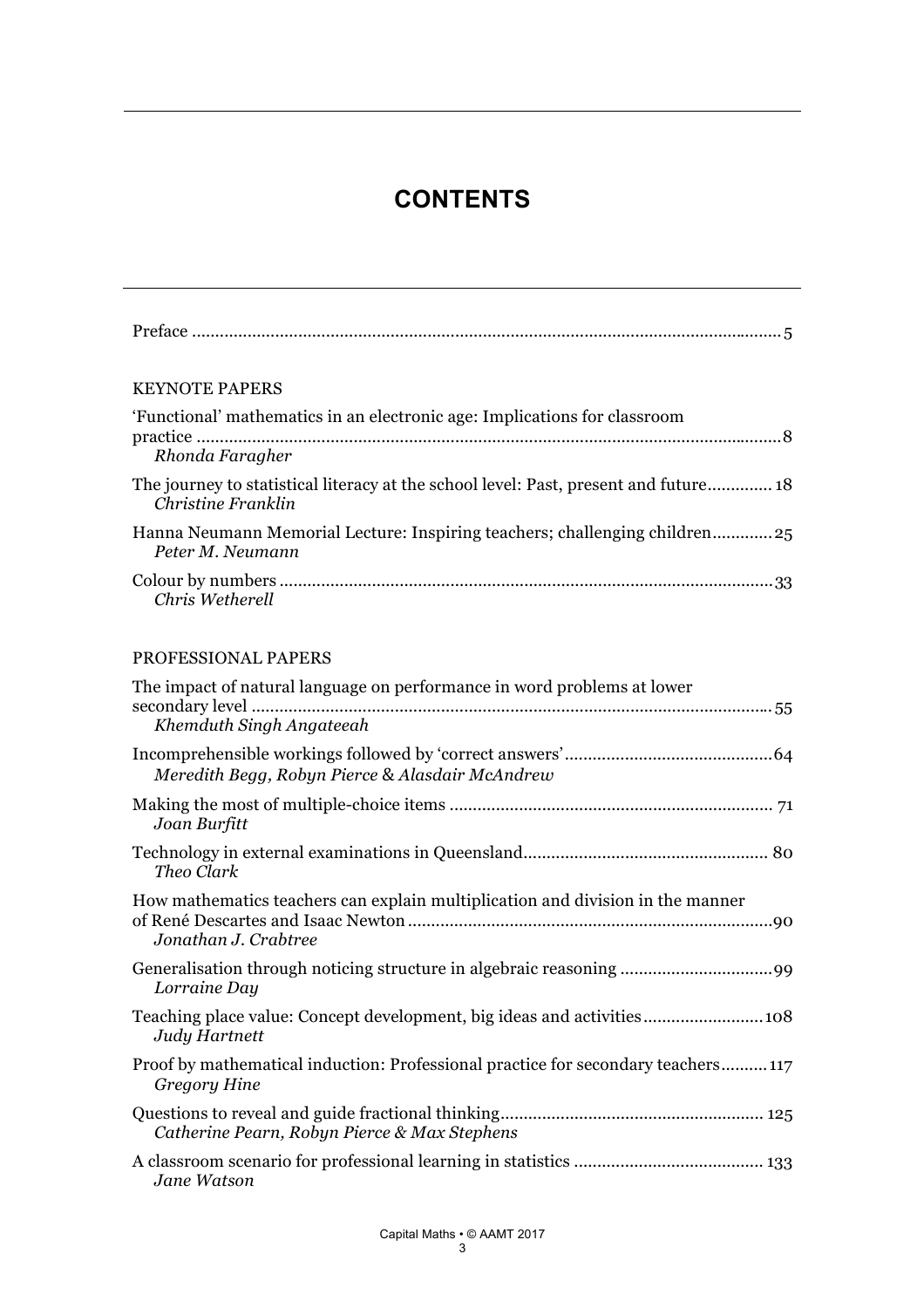## **PREFACE**

<span id="page-4-0"></span>"Capital Maths" is a simple and striking theme for this 26th Biennial Conference of the Australian Association of Mathematics Teachers, and reflects that the conference is being held in Canberra, the nation's capital. More than that, however, is that we are in a position to emphasise yet again the importance of mathematics to the building of our nation. Just as Canberra is the capital of Australia, indeed the 'heart of the nation' according to the registration plates of ACT's vehicles, we must continue to assert that mathematics is at the heart of our county's social, scientific and economic growth truly a source of capital investment in our future. More than ever, education particularly STEM education—is at the forefront of the minds of our politicians and the wider community. As passionate educators, we too have the responsibility of asserting that influence, of supporting it, and making the very best mathematics education available to all of our students in all sectors.

 Two years ago, the proceedings lead editor identified major and public themes connected to education: national security, financial literacy, environmental change, STEM, the relatively poor performance of Australian students in major international rankings, the professionalism and quality of our teaching force, and the continuing marginalisation of Indigenous Australians. In particular, the editors noted that while schools have a fundamental role to play in dealing with social problems, many of these seemingly endless calls to schools to solve our social ills through the curriculum and the provision of extra programs are made without a genuine understanding of the complexities of education.

 Today these words serve just as well; that is, these issues and more—school funding reform, the accountability of the teaching profession as examples—are a continuing source of concern and a challenge to us all as educators, not just in terms of our students but also in the context of our responsibilities to the broader community, none of whom is untouched by the work of our educators, from a local pre-school to primary school and secondary schools, or a university preparing our future teachers. I write today as a practising classroom teacher, a position that I continue to recognise as a great personal privilege. The opportunity to come together at this conference with such a large and diverse group of educators, to share knowledge and innovation, and to assess and confirm best practice from so many colleagues across all sectors, allows me and all of this diverse group to continue to sustain our understandings of mathematics education as being at the heart of education, and an investment in our society and its future. Our conference speakers and presenters, representing the broader community of educators, bring a breadth of interests, affiliations, expertise and experience, new ideas and alternative thinking to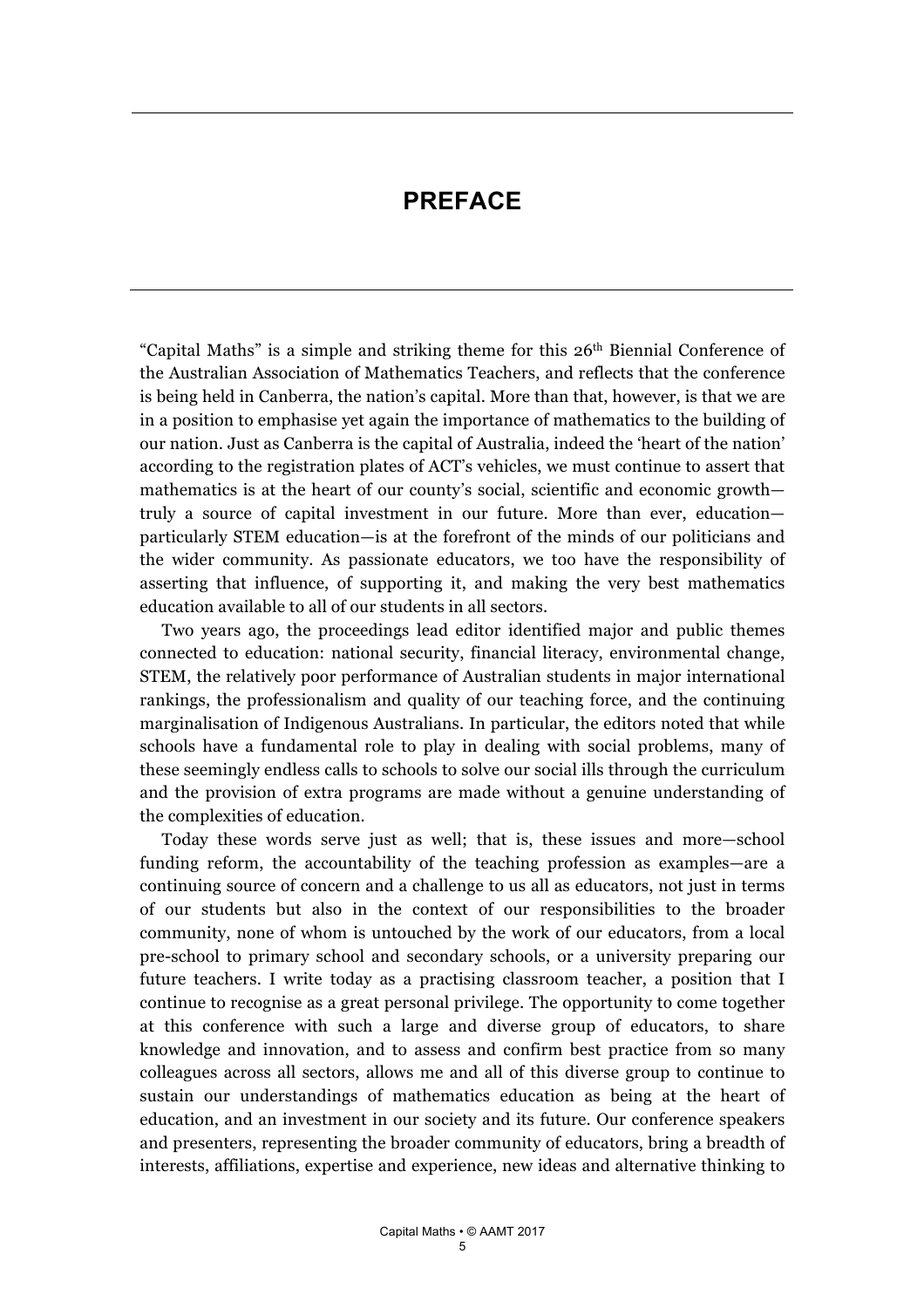challenge us, to support change and growth, and to affirm the profoundly important work of all in education.

 Part of that challenge to me, and I hope to all at the conference, is how we are able to take these ideas and challenges back to our own communities—to lead learning, innovation, influence, change and growth. My hope is that our conference experiences guide us in the leadership that we take to our own communities, allowing us to reflect on and reinvigorate, validate and reappraise, challenge and change our personal and collegial practices. We are a truly supportive community of each other as educators, whether it be as delegates at this conference or in our own workplaces and professional communities. It is appropriate for me to acknowledge with much gratitude the support and guidance I have been given in this editorial role, from many whom I have not met personally, as a particular example. It heartens and encourages me, as I am sure it will for all delegates, that in my everyday practice I am able to influence, lead and be guided by passionate, caring and committed educators; it is we small investors who can play a profound role in mathematics education as a critical component of securing a capital investment in our nation's future.

 As this proceedings' lead editor, I would particularly like to thank Kate Manuel and Toby Spencer (AAMT) for their support and guidance throughout the editorial process.

*Valerie Barker, Proceedings Lead Editor* 

### **Review process**

Presentations at AAMT 2017 were selected in a variety of ways. Keynote and major presenters were invited to be part of the conference and to have papers published in these proceedings. A call was made for other presentations in the form of either a seminar or workshop. Seminars and workshops were selected as suitable for the conference based on each presenter's submission of a formal abstract and further explanation of the proposed presentation.

 Authors of seminar and workshop proposals were also invited to submit written papers to be included in these proceedings. These written papers were reviewed without any author identification (blind) by at least two reviewers. Reviewers were chosen by the editors to reflect a range of professional settings. Papers that passed the review process have been collected in the 'Professional Papers' section of these proceedings.

 The panel of people to whom papers were sent for review was extensive and the editors wish to thank them all:

| Judy Anderson         | <b>Barry Kissane</b> | <b>Monique Russell</b> |
|-----------------------|----------------------|------------------------|
| Lorraine Day          | Kate Manuel          | Aimee Shackleton       |
| <b>Suzanne Garvey</b> | Karen McDaid         | Matt Skoss             |
| <b>Holly Gyton</b>    | Denise Neal          | Paul Turner            |
| Theresa Hanel         | Robyn Pierce         | Jane Watson            |
| <b>Greg Hine</b>      | Cath Pearn           | Garry Webb             |
| Derek Hurrell         | <b>Karen Perkins</b> | <b>Bruce White</b>     |
| Chris Hurst           | Kate Quane           |                        |
| Ann Kilpatrick        | <b>Howard Reeves</b> |                        |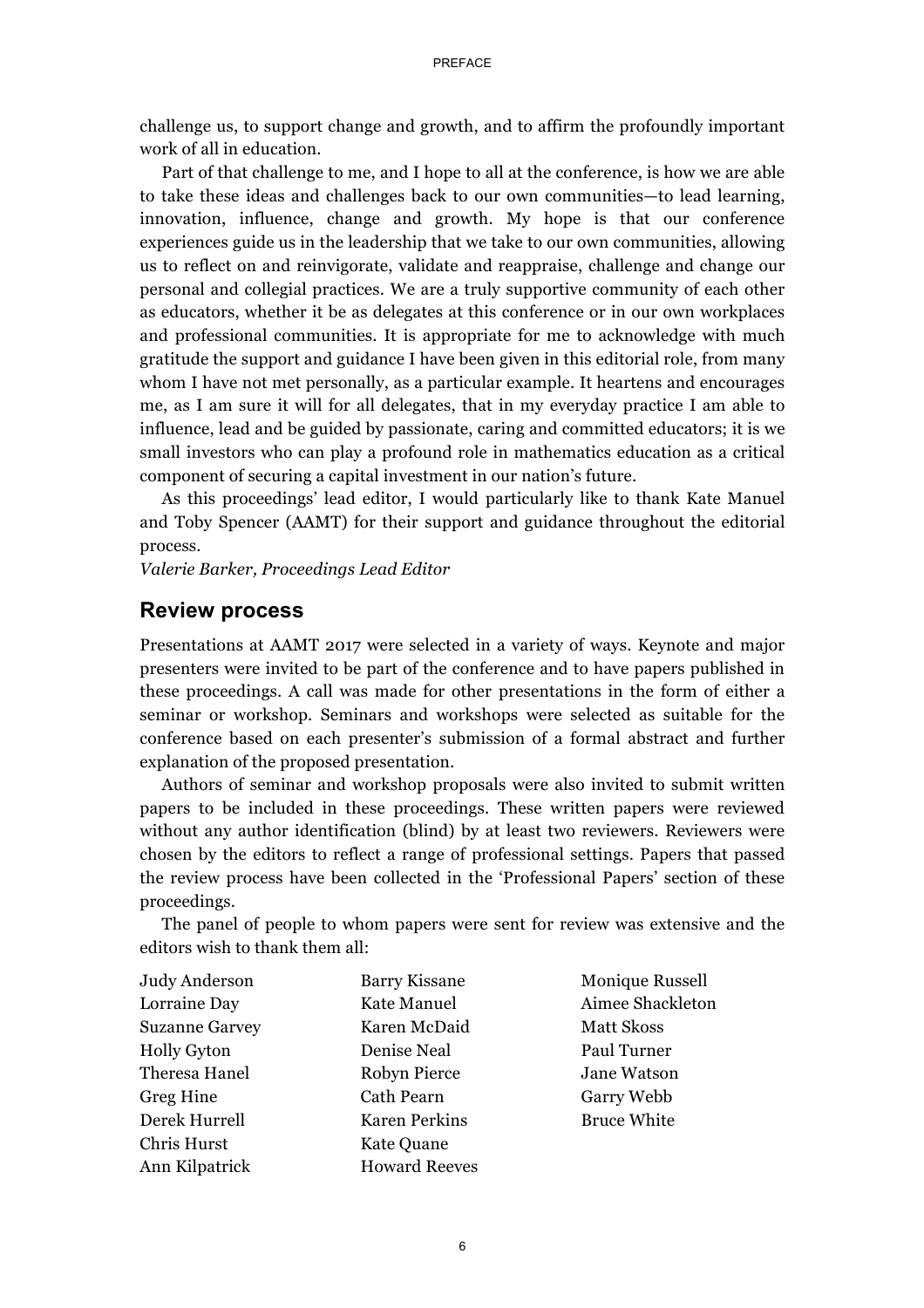# <span id="page-6-0"></span>**PROOF BY MATHEMATICAL INDUCTION: PROFESSIONAL PRACTICE FOR SECONDARY TEACHERS**

## **GREGORY HINE**

The University of Notre Dame Australia

gregory.hine@nd.edu.au

Mathematical induction is a proof technique that can be applied to establish the veracity of mathematical statements. This professional practice paper offers insight into mathematical induction as it pertains to the Australian Curriculum: Mathematics (ACMSM065, ACMSM066) and implications for how secondary teachers might approach this technique with students. In particular, literature on proof—and specifically, mathematical induction—will be presented, and several worked examples will outline the key steps involved in solving problems. After various teaching and learning caveats have been explored, the paper will conclude with some mathematical induction example problems that can be used in the secondary classroom.

## **Introduction**

A significant amount of mathematics involves the examination of patterns. Many of these patterns are concerned with generalisations about sequences and series. Mathematical induction is a method of proof argument that is based in recursion, and it is used for proving conjectures which claim that a certain statement is true for integer values of some variable. One idea that has been used to illustrate this method is to imagine a number of dominoes lined up in a row (Peressini et al., 1998). These authors suggest that for each integer  $k \geq 1$ , if the k<sup>th</sup> domino falls over then it will cause the  $(k + 1)$ <sup>st</sup> domino to fall over as well. Furthermore, it could be argued specifically that if the first domino is pushed over, then all remaining dominoes would also fall.

If we suppose that for each positive integer *n*, *S*(*n*) is a statement written in terms of *n*, then the principle of mathematical induction can be explained generally in two steps:

1. If  $S(1)$  is true, and

2. for all integers  $k \geq 1$ , the assumption that  $S(k)$  is true implies that  $S(k + 1)$  is true, then *S*(*n*) is true for all positive integers *n*.

In other words, we commence the proof method through a verification of Step 1 (the *initial step*), or by pushing over the first domino. Then, we assume that *S*(*k*) is true for a particular but arbitrarily chosen integer  $k \geq 1$ , known as the inductive assumption. In Step 2 (the *base induction step*) we show that the supposition that *S*(*k*) is true implies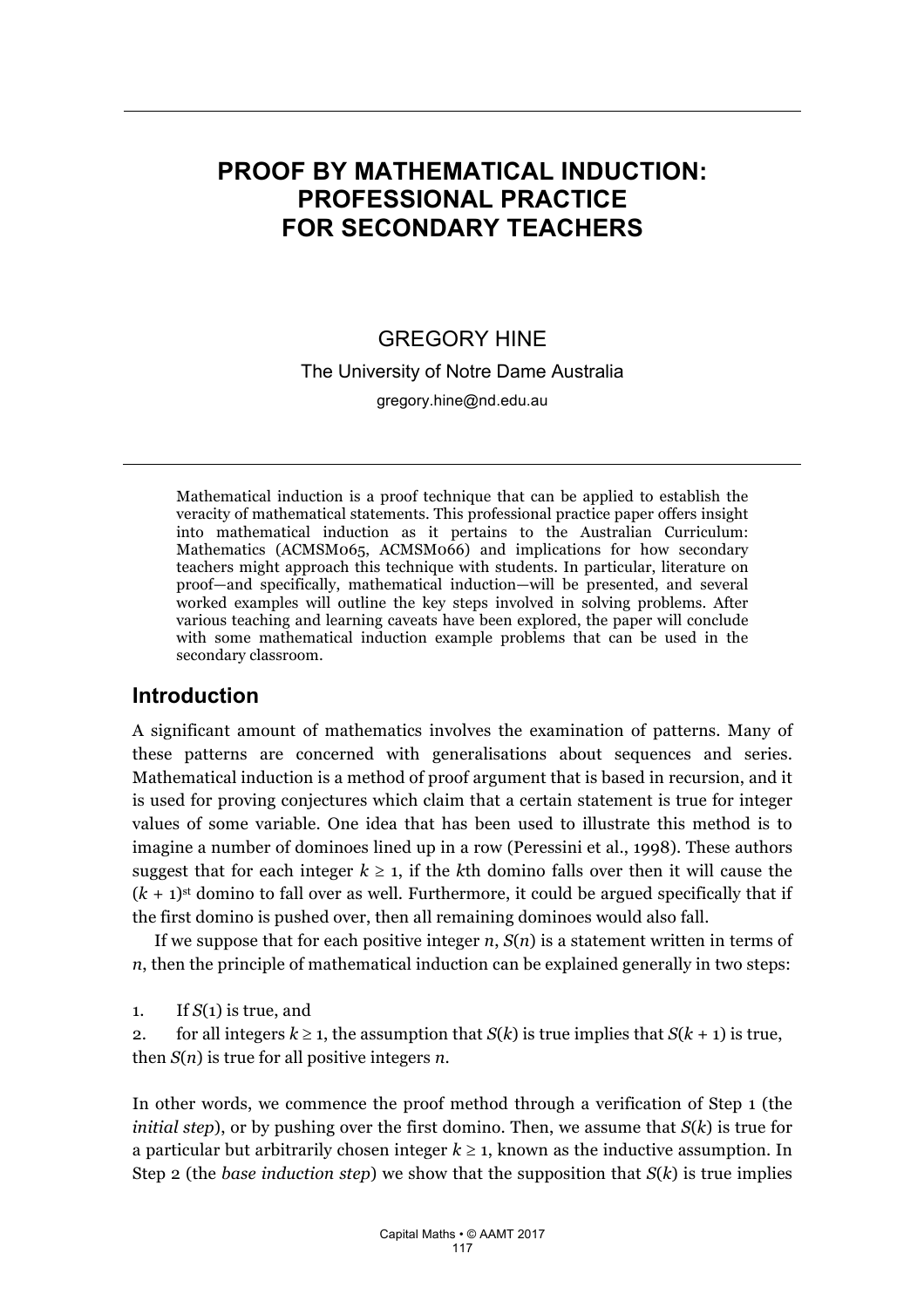that  $S(k + 1)$  is true. Compared with the domino line-up, Step 2 corresponds to the assumption that if the  $k<sup>th</sup>$  domino falls then so will the  $(k + 1)<sup>st</sup>$  domino.

### The importance of proof in mathematics education

Mathematical proof involves following a logical way to explain a hypothesis and to offer a cogent explanation of how deductive reasoning has been used to reach a conclusion. (Hanna, 1995; Tall, 1998). During the proving process, proofs require us to create "a sequence of steps, where each step follows logically from an earlier part of the proof where the last line is the statement being proved" (Garnier & Taylor, 2010, p. 50). The concept of proof is considered to be central to the discipline of mathematics, and because of this centrality, scholars have argued that proof should feature prominently in mathematics education (Ball et al., 2002; Baştürk, 2010; Siemon et al., 2015). Specifically, proof is recognised as an essential tool for promoting mathematical understanding in students (Ball et al., 2002; Reid, 2011) and for providing educators with insight about how students learn mathematics (Wilkerson-Jerde & Wilensky, 2011). Güler (2016) proposed that proof is important in mathematics education for various reasons, in that it: improves skills in problem solving, persuasive argumentation, reasoning, creativity and mathematical thinking. Moreover, proof forms the basis of mathematics, enables mathematical communication to transpire, and prevents rote learning of information.

### **Mathematical induction**

Mathematical induction is considered one of the most powerful tools for proving statements in discrete mathematics (Ashkenazi & Itzkovitch, 2014). While there is endless scope for the types of problems mathematical induction can be applied to, three popular 'types' of problems are used by teachers when teaching this type of mathematical proof to secondary students. These problem types include: General series, divisibility and implication. Each of these types will now be presented as a worked example.

#### General series

Let us propose that we are interested in finding a general statement to explain the sum of *n* consecutive odd integers starting at 1. If we tabulate our findings for the first 10 natural or counting numbers, and their partial sums, we have:

|  |  |  |  |  | $n \mid 1 \mid 2 \mid 3 \mid 4 \mid 5 \mid 6 \mid 7 \mid 8 \mid 9 \mid 10 \mid$ |
|--|--|--|--|--|---------------------------------------------------------------------------------|
|  |  |  |  |  | $T_n$   1   3   5   7   9   11   13   15   17   19                              |
|  |  |  |  |  | $S_n$   1   4   9   16   25   36   49   64   81   100                           |

Table 1. Counting numbers and their sums,  $1 \le n \le 10$ .

It should be noted that the row  $T_n$  represents the nth odd integer, and the row  $S_n$  is the sum of the first *n* odd integers. One interesting pattern that can be observed is that the last row of the table,  $S_n$ , shows all integers  $n^2$  for  $n \geq 1$ . A cursory comparison between the three rows reveals that the sum of the first *n* odd numbers appears to be the square of *n*. In making this statement, we have arrived at a conjecture—which is the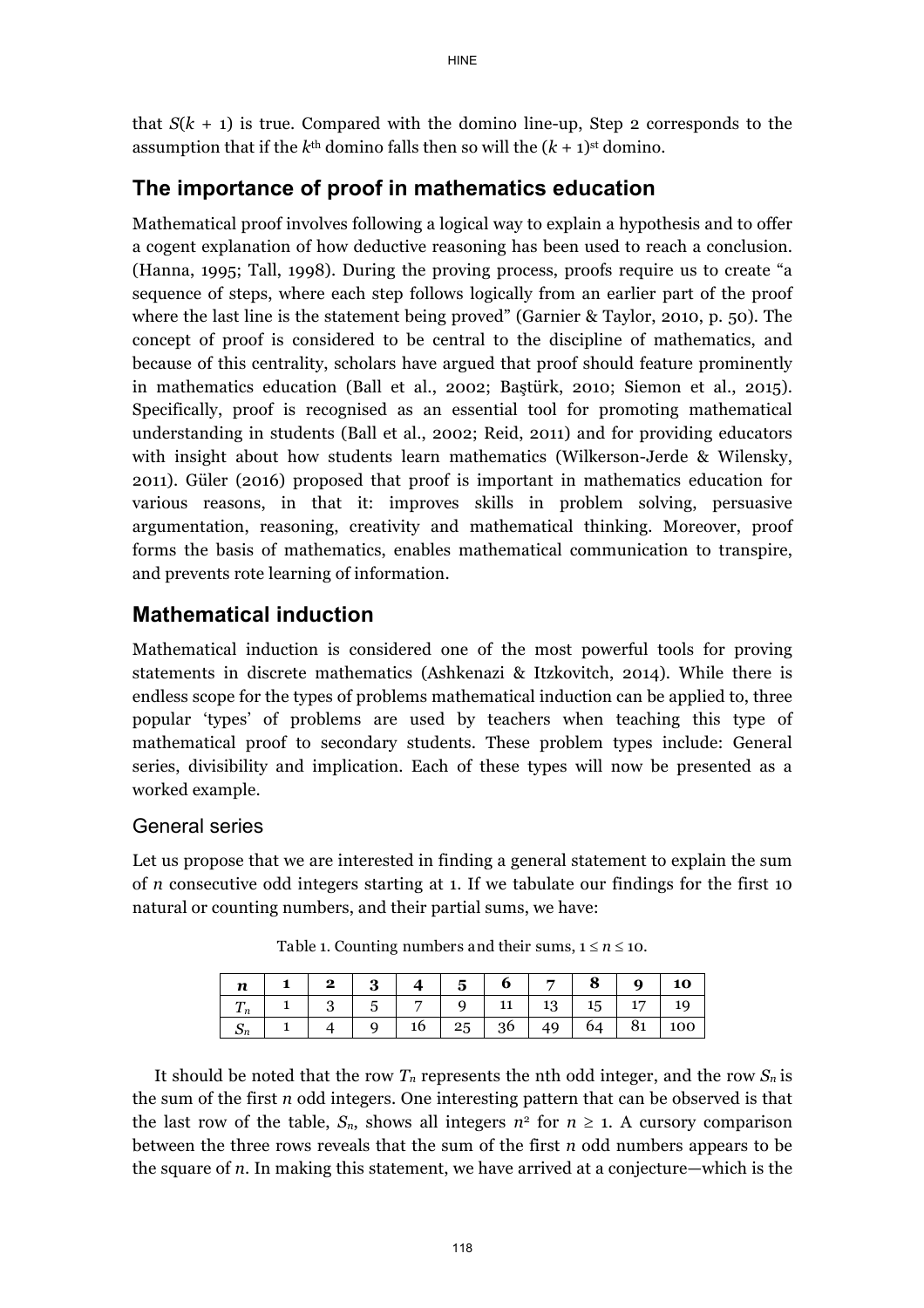first step in working towards a theorem—but we may not even know if the statement is true! The following worked example provides a precise mathematical statement of the result we are trying to prove.

#### **Worked example 1: General series**

Prove by mathematical induction that for all integers  $n \geq 1$ 

$$
S(n): 1 + 3 + 5 + \dots + (2n - 1) = n^2
$$

*Worked solution* 

1. Initial step: We need to show that the conjecture is true for a small value of *n*, e.g.,  $n = 1$ . Substituting this value into the series we have:

 $1 = 1<sup>2</sup>$ 

which is clearly true

 $\therefore$  we have shown that *S*(1) is true

2. Inductive Step: Here we assume the statement (inductive hypothesis)

$$
S(k): 1 + 3 + 5 + \dots + (2k - 1) = k^2
$$
 (1)

is true for a fixed but arbitrary value of  $k \geq 1$  and verify that the statement

$$
S(k + 1): 1 + 3 + 5 + \dots + (2k - 1) + [2(k + 1) - 1] = (k + 1)^2
$$
 (2)

Looking back at (1), we can see that the series  $1 + 3 + 5 + \cdots + (2k - 1)$  exists in (2). We therefore substitute  $k^2$  into (2) for  $1+3+5+\cdots+(2k-1)$ , and algebraically rewrite the Left Hand Side (LHS) until it equals the Right Hand Side (RHS).

 LHS = RHS

Conclusion: Because we have verified the initial and inductive steps we can conclude by induction that the statement

$$
S(n): 1 + 3 + 5 + \cdots + (2n - 1) = n^2
$$

is true for all integers  $n \geq 1$ .

#### **Worked example 2: Divisibility**

Prove by mathematical induction that for all integers  $n \geq 1$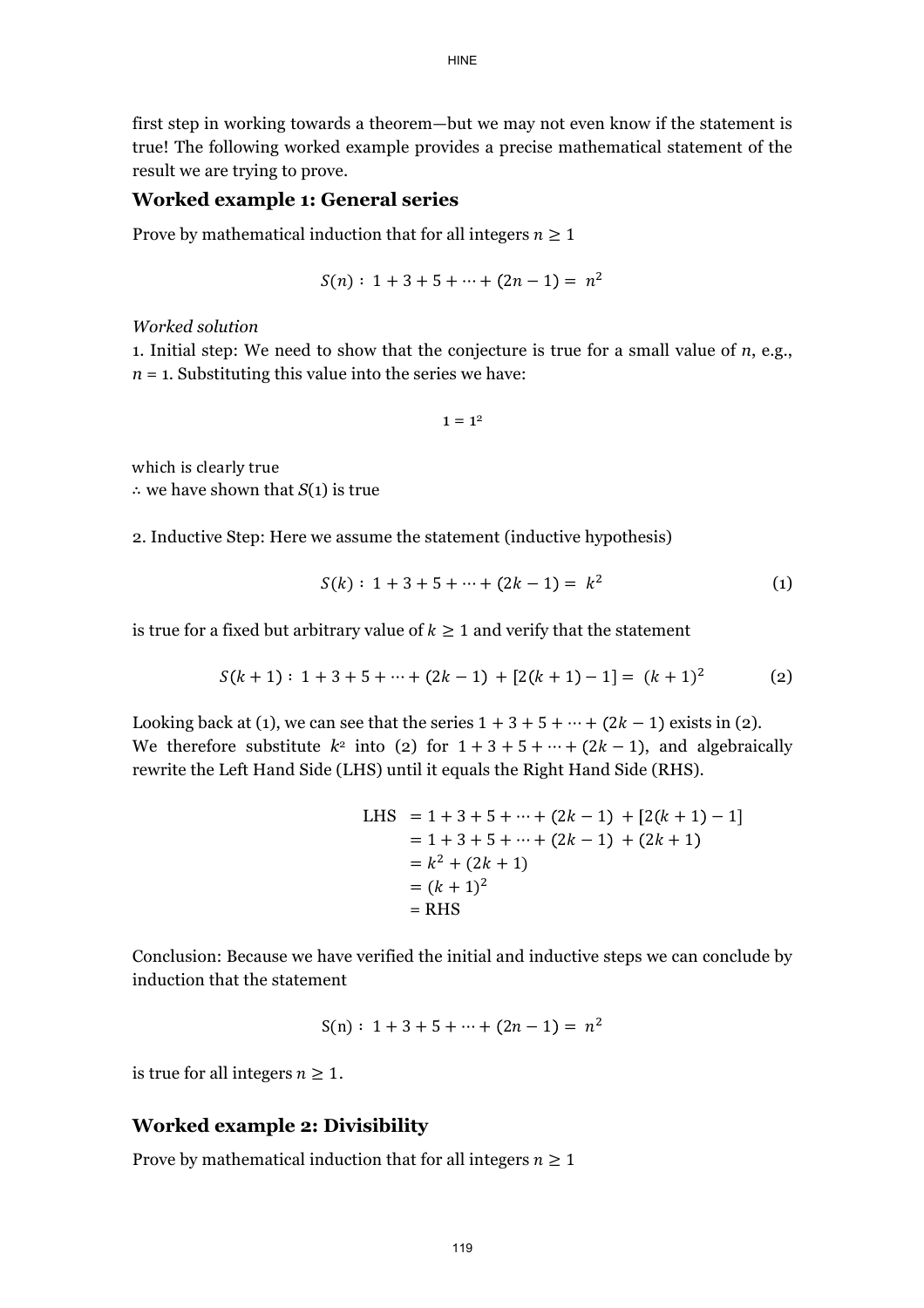$$
S(n): 3^{2n} - 1
$$
 is divisible by 8.

**HINE** 

*Worked solution* 

1. Initial step: We need to show that the statement  $S(1)$  is true. Substituting  $n = 1$  into the expression gives us:

$$
3^{2(1)} - 1 = 3^2 - 1 = 9 - 1 = 8
$$

which is clearly divisible by 8. Therefore, *S*(1) is true.

2. Inductive step: We assume that the statement (inductive hypothesis)

$$
3^{2k} - 1
$$
 is divisible by 8 (1)

is true for a fixed and arbitrary value *of*  $k \geq 1$ . We must verify that the statement

 $S(k + 1) : 3^{2(k+1)} - 1$  is divisible by 8

is true. Now, we manipulate the expression  $3^{2(k+1)} - 1$  using algebraic rules until it becomes divisible by 8.

$$
3^{2(k+1)} - 1 = 3^{2k+2} - 1
$$
  
= 3^{2k} \times 3^2 - 1  
= 3^{2k} (9) - 1  
= 3^{2k} (8 + 1) - 1  
= 8 \times 3^{2k} + 3^{2k} - 1 (2)

Now because from (1) we have assumed that  $3^{2k} - 1$  is divisible by 8, there are two terms which are divisible by 8—one proven through clear algebra, and the other via an assumption from the inductive step. As such, both terms of (2) are divisible by 8 and therefore so is their sum. In other words,  $S(k+1)$  is true.

#### **Worked example 3: Inequalities**

Using mathematical induction, prove that for all integers  $n \geq 3$ 

$$
S(n): 2^n > 2n + 1
$$

*Worked solution*

1. Initial step: We need to show that the statement  $S(3)$  is true. Substituting  $n=3$  into this expression gives:

$$
2^3 > 2(3) + 1
$$
  

$$
8 > 7
$$

which is clearly true.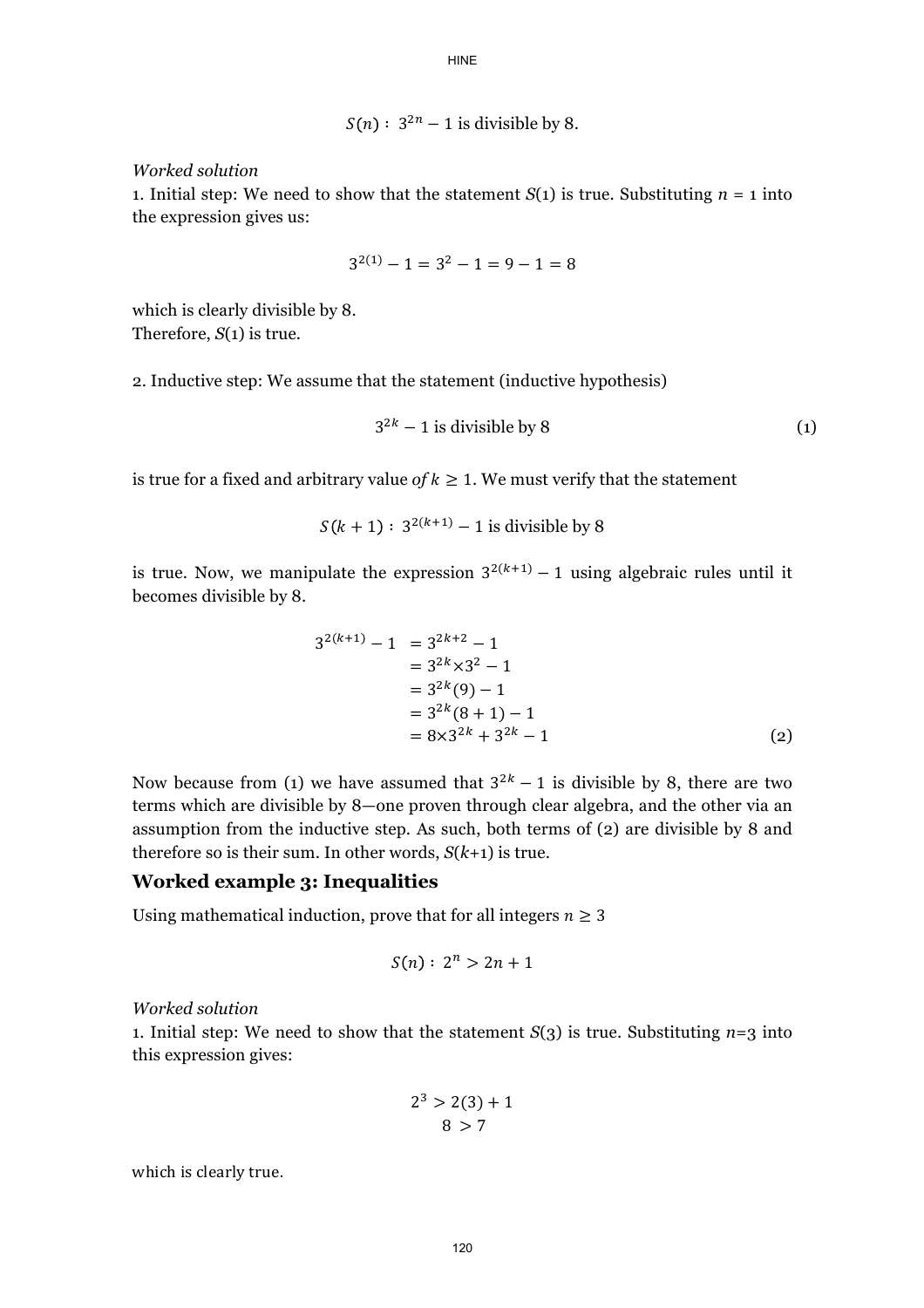Therefore, *S*(3) is true.

2. Inductive step: We assume that the statement (inductive hypothesis)

$$
S(k): 2^k > 2k + 1 \tag{1}
$$

is true for a fixed and arbitrary value of  $k \geq 3$ . We must verify the statement

$$
S(k+1): 2^{k+1} > 2(k+1) + 1
$$
 (2)

We now manipulate both sides of (1) to transform it into (2). In other words, the inductive statement will be manipulated algebraically so the values of  $n = k$  have been transformed into  $n = k + 1$ . Once we have done this, by implication we will have shown that the statement will remain true for all values of k and the very next value after k. Ideally, the 'finished product' will look like:

$$
2^{k+1} > 2(k+1) + 1
$$

Some annotations have been included on the RHS of the inequality to assist in following the steps in working out.

| $2^k \times 2 > 2(2k + 1)$ | Multiply both sides by 2      |
|----------------------------|-------------------------------|
| $2^{k+1}$ > 4k + 2         | Simplify                      |
| $2^{k+1}$ > 2k + 2k + 2    | Re-express the RHS terms      |
| $2^{k+1}$ > 2k + 2 + 2k    | Rearrange the RHS terms       |
| $2^{k+1}$ > 2(k + 1) + 2k  | Factorise the first two terms |

Now, as the original problem stated,  $n \geq 3$  which implies that the LHS of the original statement  $2n + 1 > 1$ . In particular, if we substitute  $n = 3$  into the LHS we obtain a value of 7, which is clearly greater than 1. As such we can create a concatenated inequality statement:

$$
2^{k+1} > 2(k + 1) + 2k > 2(k + 1) + 1
$$
  
 
$$
\therefore 2^{k+1} > 2(k + 1) + 1
$$

In this way, the inductive step *S*(*k*) has implied *S*(*k*+1) is true.

#### Some caveats associated with mathematical induction

A review of literature on mathematical induction reveals that this method is difficult to teach for a variety of reasons (Ashkenazi & Itzkovitch, 2014; Harel, 2002; Stylianides et al., 2007). To commence, Ashkenazi and Itzkovitch (2014) contended that although secondary school and university students can successfully apply this proof method to statements of the kind they are accustomed to, they do not understand the correctness of the proof. Put another way, these authors suggest that most students learn how to use the method mechanically; such learning does not foster a deep understanding of the correctness of the method and ultimately contributes to a failure to solve problems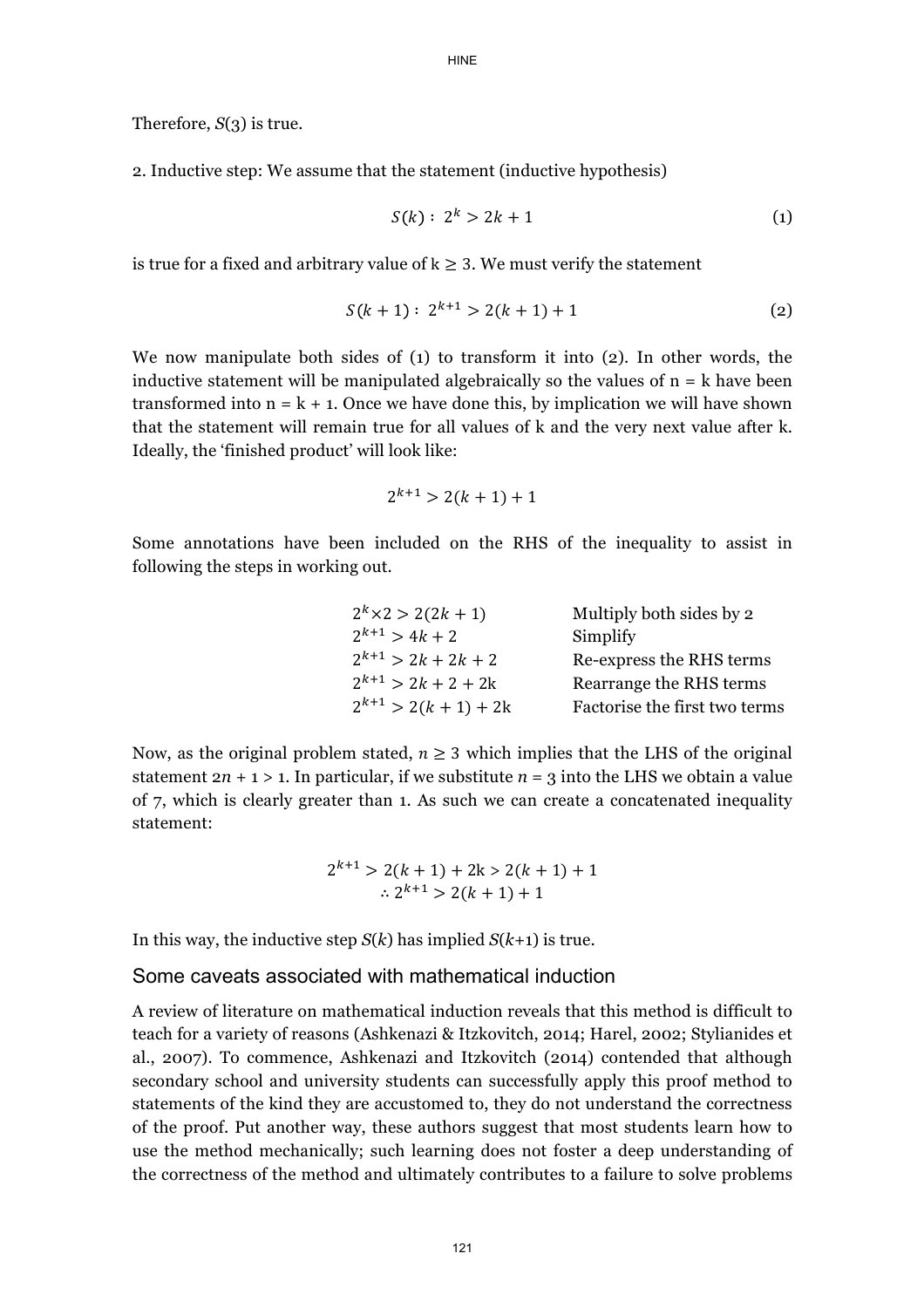of a different style (Ashkenazi & Itzkovitch, 2014). Echoing the contention of these authors contention, both Harel (2002) and Stylianides et al. (2007) asserted that undergraduate university students often display both a fragile knowledge on mathematical induction and a propensity to follow the steps without understanding what they are doing. In his analysis of students' attempts at mathematical induction, Harel (2002) further identified two specific difficulties experienced by students. First, students tended to consider mathematical induction as a case of circular reasoning as they believe that the proof assumes  $S(n)$  is true for all positive integers. Second, students demonstrated a belief that the general argument for mathematical induction can be derived from a number of particular cases, rather than proving for all cases.

#### **Divisibility**

An alternative method that can be used to prove induction divisibility problems (such as Worked example 2) requires the use of two assumptions. Because the strength of a mathematical argument relies on the extent to which assumptions are minimised, the method shown below should be treated cautiously and avoided. If we recommence Worked Example 2 at the inductive step, it could be written that:

$$
3^{2k} - 1 = 8A
$$
 for some integer  $A, A \ge 1$ 

We can rearrange this inductive assumption as  $3^{2k} = 8A + 1$  (1), which will be used when manipulating the statement *S*(*k*+1). Herein:

$$
3^{2(k+1)} - 1 = 3^{2k+2} - 1
$$
  
= 3^{2k} \times 3^2 - 1  
= 9 \times 3^{2k} - 1  
= 9(8A + 1) - 1  
= 72A + 9 - 1  
= 72A + 8  
= 8(9A + 1)

which is clearly a multiple of 8.

 Having completed the necessary algebraic manipulations to reach a final statement which is divisible by 8, we are able to conclude that the conjecture is indeed true. However, looking back at the Inductive Step, we assumed that not only was the conjecture true for  $k \geq 1$  but we also assumed that it was equal to a 8A (a multiple of 8) for  $A \geq 1$ . As such, the inductive assumption itself rested upon an assumption, which is a practice that should be avoided. Rather, to fulfil the logical steps of the proof we need to actually use the inductive assumption of the proof (i.e.,  $3^{2k} - 1$ ) in the final stages and not a substitute.

## **Conclusion**

The purpose of this paper was to offer insight to educators about proof by mathematical induction as it pertains to the Australian Curriculum: Mathematics. In particular, this method of proof has been outlined in a step-by-step fashion, and some worked examples have been offered to amplify these steps and the theoretical approach overall.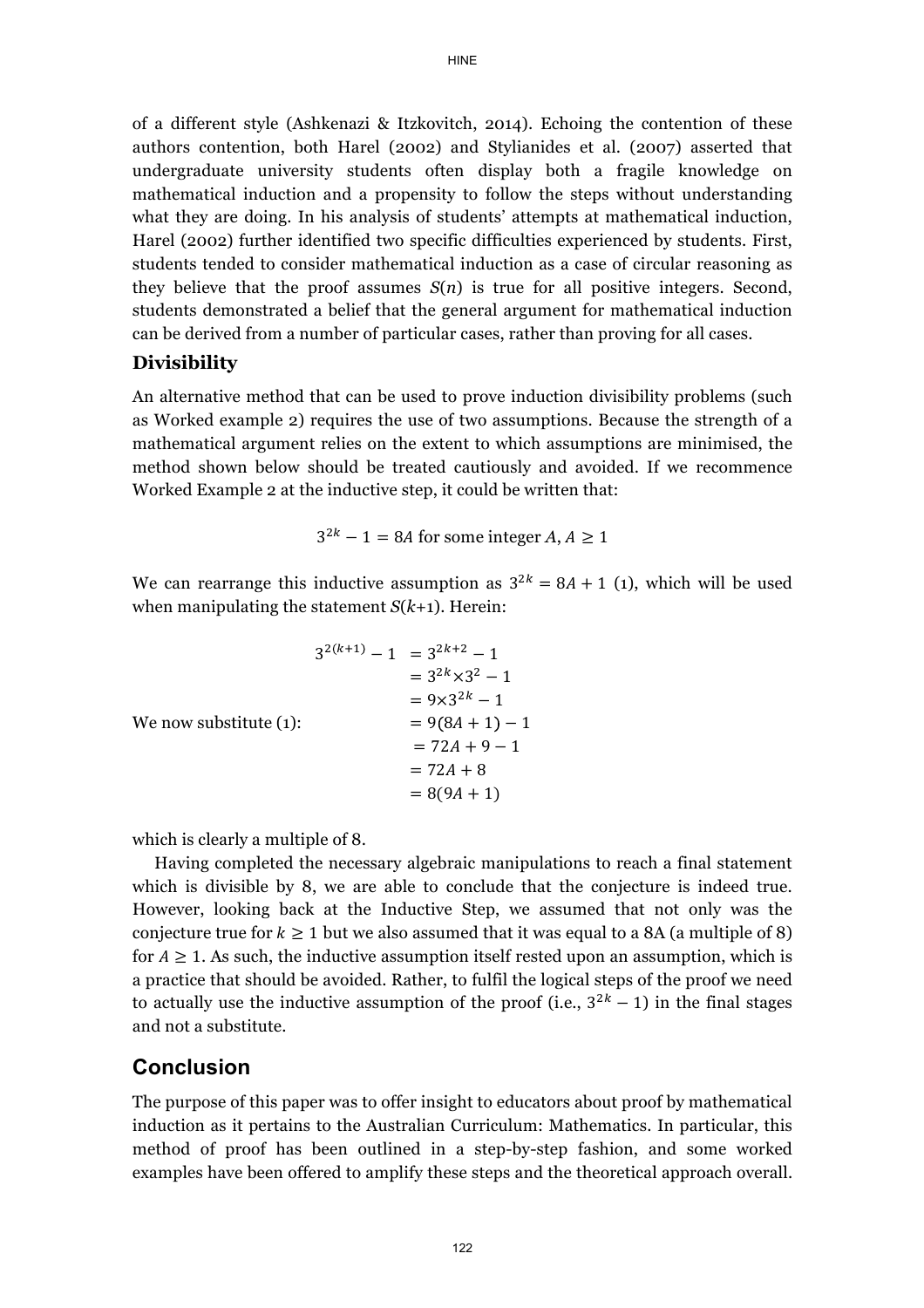Additionally, a cursory review of literature has revealed how scholars have championed the place of proof in a mathematics curriculum. In a study where mathematics professors were asked to evaluate and score undergraduate university students' completion of proofs (an example of mathematical induction was Task 4), these professors acknowledged that the most important characteristics of a well-written proof are logical correctness, clarity, fluency, and demonstration of understanding of the proof (Moore, 2016). It is the author's hope that this paper will be useful to mathematics educators within Australia—and perhaps internationally—as they model to secondary students how to apply the principles of mathematical induction to statements. Moreover, it is hoped that as students strive to master those characteristics of well-written proofs, their efforts will be underscored by a demonstration of procedural understanding.

## **Examples to try with secondary students**

Use mathematical induction to prove that for all positive integers *n*:

1. 
$$
1 + 2 + 3 + \dots + n = \frac{n(n+1)}{2}
$$
  
\n2.  $1^2 + 2^2 + 3^2 + \dots + n^2 = \frac{n(n+1)(2n+1)}{6}$ 

3. 
$$
1^3 + 2^3 + 3^3 + \dots + n^3 = \left(\frac{n(n+1)}{2}\right)^2
$$

Use mathematical induction to prove that for all positive integers *n*:

- 4.  $5^n + 3$  is divisible by 4
- 5.  $3^{4n} 1$  is divisible by 80
- 6.  $4^n 1$  is divisible by 3

Use mathematical induction to prove the following statements for all natural numbers  $n \geq 5$ :

```
7. 2^n > n^2
```
8.  $4n < 2^n$ 

```
9. 1 \times 2 \times 3 \times ... \times (n-1) > 2^n
```
## **References**

- Ashkenzi, Y. & Itzkovitch, E. (2014). Proof by mathematical induction. *International Journal of Innovation and Research in Educational Sciences*, *1*(3), 2349–5219.
- Ball, D.L., Hoyles, C., Jahnke, H.N. & Movshovitz-Hadar, N. (2002). The teaching of proof. In *Proceedings for the International Congress of Mathematicians* (pp. 907–920). Beijing, China: Higher Education Press.
- Baştürk, S. (2010). First-year secondary school mathematics students' conceptions of mathematics proofs and proving. *Educational Studies*, *36*(3), 283–298.
- Garnier, R. & Taylor, J. (2010). *Discrete mathematics: Proofs, structures and applications* (3rd ed.). Boca Raton, FA: Taylor & Francis.
- Guler, G. (2016). The difficulties experiences in teaching proof to prospective mathematics teachers: Academician views. *Higher Education Studies*, *6*(1), 145–158.
- Hanna, G. (1995). Challenges to the importance of proof. *For the Learning of Mathematics*, *15*(3), 42–50.
- Harel, G. (2002). The development of mathematical induction as a proof scheme: A model for DNR-based instruction. In S. Campbell & R. Zaskis (Eds). *Learning and Teaching Number Theory: Research in Cognition and Instruction* (pp. 185–212). New Jersey: Ablex Publishing Corporation.